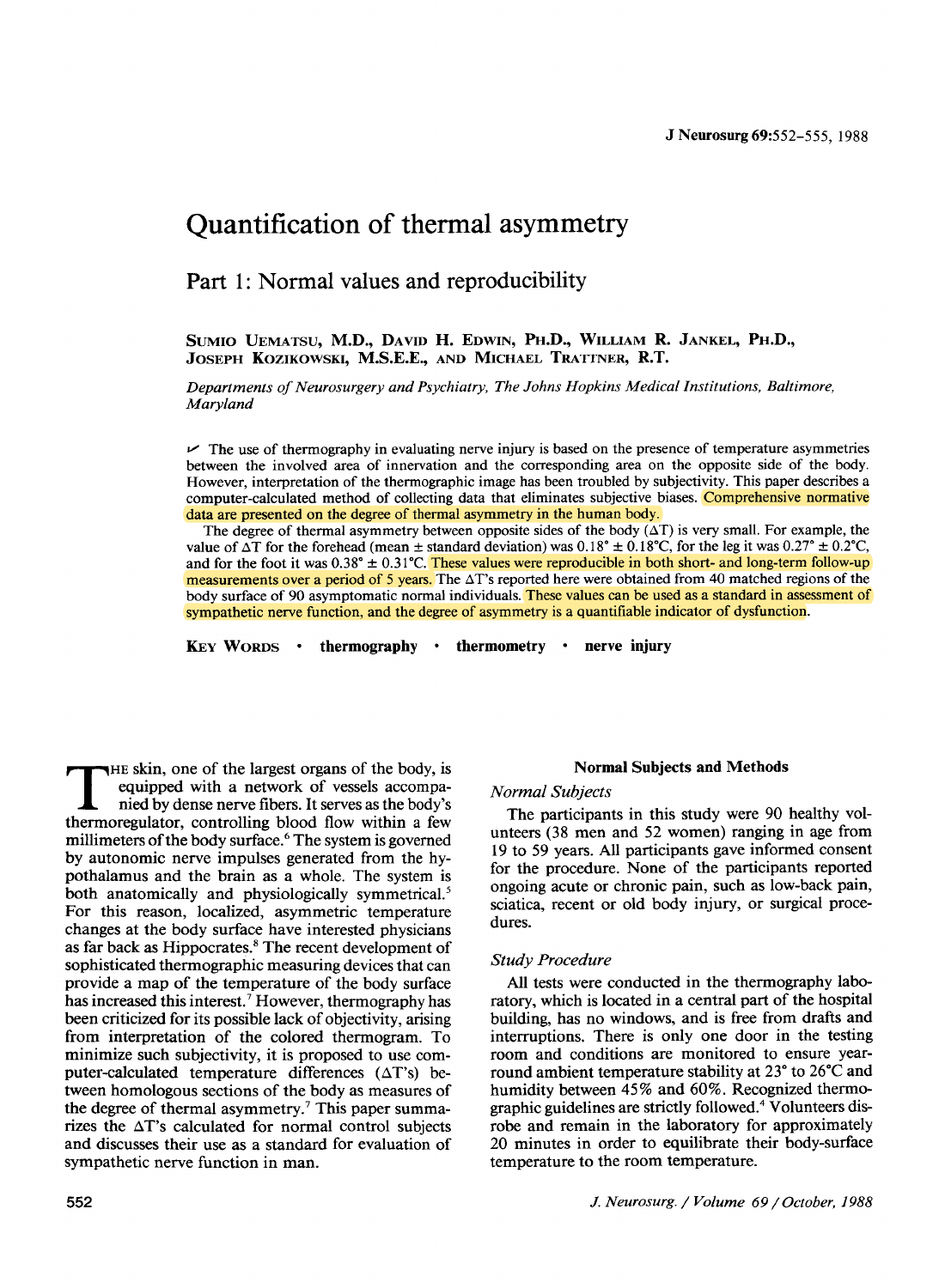# Quantification of thermal asymmetry



FIG. 1. Facial regions of interest. This close-up photograph reveals the individual picture elements (pixels) within a specified region of interest (ROI). The ROI on the right side of the forehead is labeled, that on the left side of the forehead, 2. The right and left cheeks are 3 and 4, respectively. The temperature of the right side of the forehead is 34.27"C, and that of the left side of the forehead is  $34.32^{\circ}$ C, so the  $\Delta T$  for the forehead is  $0.05^{\circ}$ C. The  $\Delta T$  for the cheeks is 0, since the cheek temperatures are equal  $(33.20^{\circ}C)$  on both sides).

#### *Equipment*

From December, 1982, to December, 1983, the work was carried out using the JTG-500 M thermometry system (29 subjects) and thereafter an Infra-Eye-160 thermometry system was used (61 subjects).\* Comparable systems are commercially available for clinical use. The equipment consisted of a computer-controlled infrared scanning system designed to scan the body surface (90,000 data points per scan, each point being 1 sq mm in size at a distance of 50 cm between detector and subject) and to provide the information necessary for the computer to construct a temperature map of the skin surface, which was then displayed on a color CRT monitor (Fig. 1). Typical thermographic systems are capable of discriminating differences as small as 0.03"C, and may be used to assess the absolute temperature of specific points on the body; alternatively, by employing one of the system's other features, it is possible to calculate the average temperature of specified regions of the body that are identified for the computer. These specific regions are referred to as regions of interest (ROI's).



FIG. 2. Body segments assessed by computerized thermography. Each box represents a region of interest (ROI) identified on the computer for analysis. See also Table 1. Some areas, such as hair-covered areas (eyebrows) or moist areas (lips or nostrils), could provide misleading temperature data and are excluded from the ROI.

Each scan lasts 3.7 seconds. Once a scanning image is obtained, the technician maps out the ROI on the image on the CRT screen, dividing the skin surface into one of the 80 sensory segments (Fig. 2) approximating the areas of innervation of the major peripheral nerves and spinal segments.<sup>2</sup> A built-in computer system compiles and analyzes the temperature data and displays the image on the CRT screen at the moment of completion of each 3.7-second scan. The technician notes 10 sequential temperature values for each ROI or point, and the  $\Delta T$ 's are calculated by subtracting the left side value from the right. These data are then used to derive the mean, standard deviation, and other statistical analyses. A well-trained technician can complete routine testing of the lower extremity in less than 1 hour.

In addition to the standard examination, six volunteers were asked to undergo a cold stress (one hand placed in cold water, temperature range  $9^{\circ}$  to  $18^{\circ}$ C) while the temperatures of their feet were monitored at 5-minute intervals for 60 minutes. Cold stressors have been shown to enhance sympathetic activation,<sup>3</sup> and thus seemed a reasonable method for assessing the symmetry of response to sympathetic challenge.

#### **Results**

The data in Table 1 represent the combined data from each ROI or point, across subjects, and are expressed as the mean  $\pm$  the standard deviation of the

**<sup>\*</sup>** JTG-500 M thermographic unit manufactured by Japan Electronic Optic Laboratory, Ltd., Tokyo, Japan; Infra-Eye-160 thermographic unit manufactured by Fujitsu, Ltd., Kawasaki, Japan.

*J. Neurosurg. / Volume 69/October, 1988* 553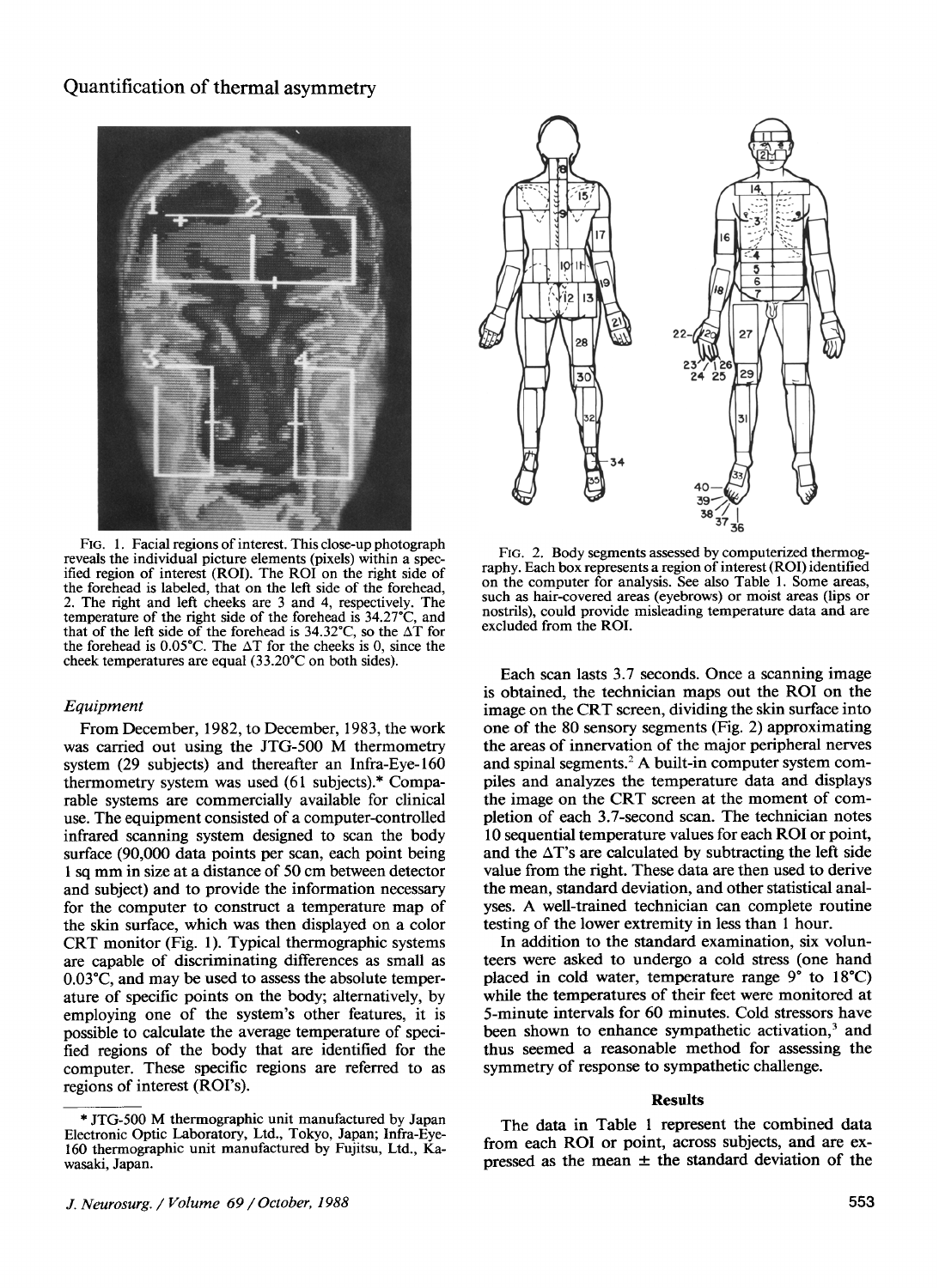TABLE 1 *Temperature asymmetries of normal control subjects* 

| Region of Interest*     | No. of Cases | Nerve (dermatome)                           | $\Delta T$ (°C)† |
|-------------------------|--------------|---------------------------------------------|------------------|
| head                    |              |                                             |                  |
| 1 forehead              | 32           | trigeminal (first division)                 | $0.18 \pm 0.18$  |
| 2 cheek                 | 33           | trigeminal (second division)                | $0.30 \pm 0.17$  |
| trunk (anterior)        |              |                                             |                  |
| 3 chest                 | 49           | intercostal $(T1-7)$                        | $0.20 \pm 0.19$  |
| 4 upper abdomen         | 43           | intercostal $(T8-9)$                        | $0.22 \pm 0.15$  |
| 5 abdomen I             | 90.          | intercostal (T-10)                          | $0.21 \pm 0.19$  |
| 6 abdomen II            | 90           | intercostal (T-11)                          | $0.17 \pm 0.14$  |
| 7 abdomen III           | 89           | intercostal $(T-12)$                        | $0.20 \pm 0.15$  |
| trunk (posterior)       |              |                                             |                  |
| 8 cervical              | 45           | $cervical (C3-5)$                           | $0.23 \pm 0.16$  |
| 9 thoracic              | 46           | post. cutaneous $(T2-12)$                   | $0.20 \pm 0.17$  |
| 10 lumbar (medial)      | 90           | dorsal div. spinal $(T-11, 12; L-1, 2, 3)$  | $0.22 \pm 0.19$  |
| 11 lumbar (lateral)     | 88           | dorsal div. spinal $(T-11, 12; L-1, 2, 3)$  | $0.34 \pm 0.26$  |
| 12 sacral (medial)      | 90           | dorsal div. spinal $(S-1, 2, 3)$            | $0.28 \pm 0.19$  |
| 13 sacral (lateral)     | 90           | dorsal div. spinal (S-1, 2, 3)              | $0.26 \pm 0.22$  |
| extremities, upper      |              |                                             |                  |
| 14 shoulder (anterior)  | 54           | supraclavicular $(C-4, 5; T-1)$             | $0.19 \pm 0.12$  |
| 15 shoulder (posterior) | 44           | dorsal div. spinal $(T1-5)$                 | $0.31 \pm 0.23$  |
| 16 anterior arm         | 52           | med. antebrachial (C-5, T-1)                | $0.27 \pm 0.23$  |
| 17 posterior arm        | 36           | dorsal antebrachial axillary $(C-7, 8)$     | $0.39 \pm 0.26$  |
| 18 forearm volar        | 56           | med./lat. antebrachial (C-5, T-1)           | $0.25 \pm 0.21$  |
| 19 forearm dorsum       | 56           | med./lat./dorsal antebrachial (C-7, 8)      | $0.31 \pm 0.22$  |
| 20 hand                 | 56           | median, ulnar $(C-7, 8)$                    | $0.24 \pm 0.23$  |
| 21 hand dorsum          | 57           | median, ulnar, radial $(C-7, 8)$            | $0.31 \pm 0.25$  |
| fingers                 |              |                                             |                  |
| 22 thumb                | 48           | median $(C-6)$                              | $0.43 \pm 0.43$  |
| 23 index                | 48           | median $(C-7)$                              | $0.52 \pm 0.46$  |
| 24 middle               | 48           | median $(C-7)$                              | $0.35 \pm 0.46$  |
| $25$ ring               | 48           | ulnar $(C-8, T-1)$                          | $0.43 \pm 0.35$  |
| 26 little               | 48           | ulnar $(C-8)$                               | $0.45 \pm 0.39$  |
| mean fingers            | 48           | med./ulnar $(C-6, 7, 8)$                    | $0.43 \pm 0.26$  |
| extremities, lower      |              |                                             |                  |
| 27 thigh (anterior)     | 71           | ant. fem. cutaneous $(L-2, 3)$              | $0.24 \pm 0.21$  |
| 28 thigh (posterior)    | 70           | post. cutaneous $(S-1, 2)$                  | $0.23 \pm 0.18$  |
| 29 knee (anterior)      | 14           | ant. fem. cutaneous $(L-4)$                 | $0.23 \pm 0.17$  |
| 30 knee (posterior)     | 14           | post. fem. cutaneous com. peroneal (S-1, 2) | $0.12 \pm 0.10$  |
| 31 leg (anterior)       | 70           | saphenous sup. peroneal $(L-4, 5)$          | $0.27 \pm 0.20$  |
| 32 leg (posterior)      | 70           | sural, saphenous $(S-1, 2)$                 | $0.29 \pm 0.21$  |
| foot                    |              |                                             |                  |
| 33 dorsum               | 70           | sup. peroneal, sural $(L-4, 5; S-1)$        | $0.38 \pm 0.31$  |
| 34 heel                 | 66           | tibial $(S-1, 2)$                           | $0.34 \pm 0.21$  |
| 35 plantar              | 29           | tibial, med./lat. plantar (L-4, 5; S-1, 2)  | $0.35 \pm 0.27$  |
| toes                    |              |                                             |                  |
| 36 great                | 43           | sup. peroneal $(L-4, 5)$                    | $0.54 \pm 0.44$  |
| 37 second               | 43           | sup. peroneal $(L-5)$                       | $0.51 \pm 0.48$  |
| 38 third                | 43           | sup. peroneal $(L-5)$                       | $0.53 \pm 0.48$  |
| 39 fourth               | 43           | sup. peroneal $(L-5)$                       | $0.67 \pm 0.41$  |
| 40 fifth                | 43           | sural $(S-1)$                               | $0.67 \pm 0.55$  |
| mean toes               | 36           | sup. peroneal, sural $(L-4, 5; S-1)$        | $0.59 \pm 0.27$  |

\* For regions of interest see Fig. 2.

t Mean + standard deviation of the temperature difference between the left and right regions for subjects tested on the Infra-Eye-160 device.

**difference between left and right regions. Longitudinal studies of four individuals were made over a 5-year period from 1982 to 1987. Sample data from these studies are provided in Table 2. Repetitive readings of every 3.7-second scan of major ROI's were also performed in order to investigate intrasession temperature reproducibility. An example of the data obtained is provided in Table 3. The mean and standard deviation**  of the repetitive readings were  $30.8^{\circ} \pm 0.032^{\circ}$  C, with a **coefficient of variation of 0.1%.** 

Finally, the effect of the cold-water challenge on  $\Delta T$ stability was also studied in six asymptomatic healthy individuals. The  $\Delta T$  for the feet remained stable (within the control value listed in Table 1) throughout the 60 minute cold stress in all six normal volunteers. A typical temperature curve is shown in Fig. 3.

## **Discussion**

Previous investigations have set the upper limit of normal  $\Delta T$  at less than  $1^{\circ}C$ . *This*  $1^{\circ}C$  norm was applied